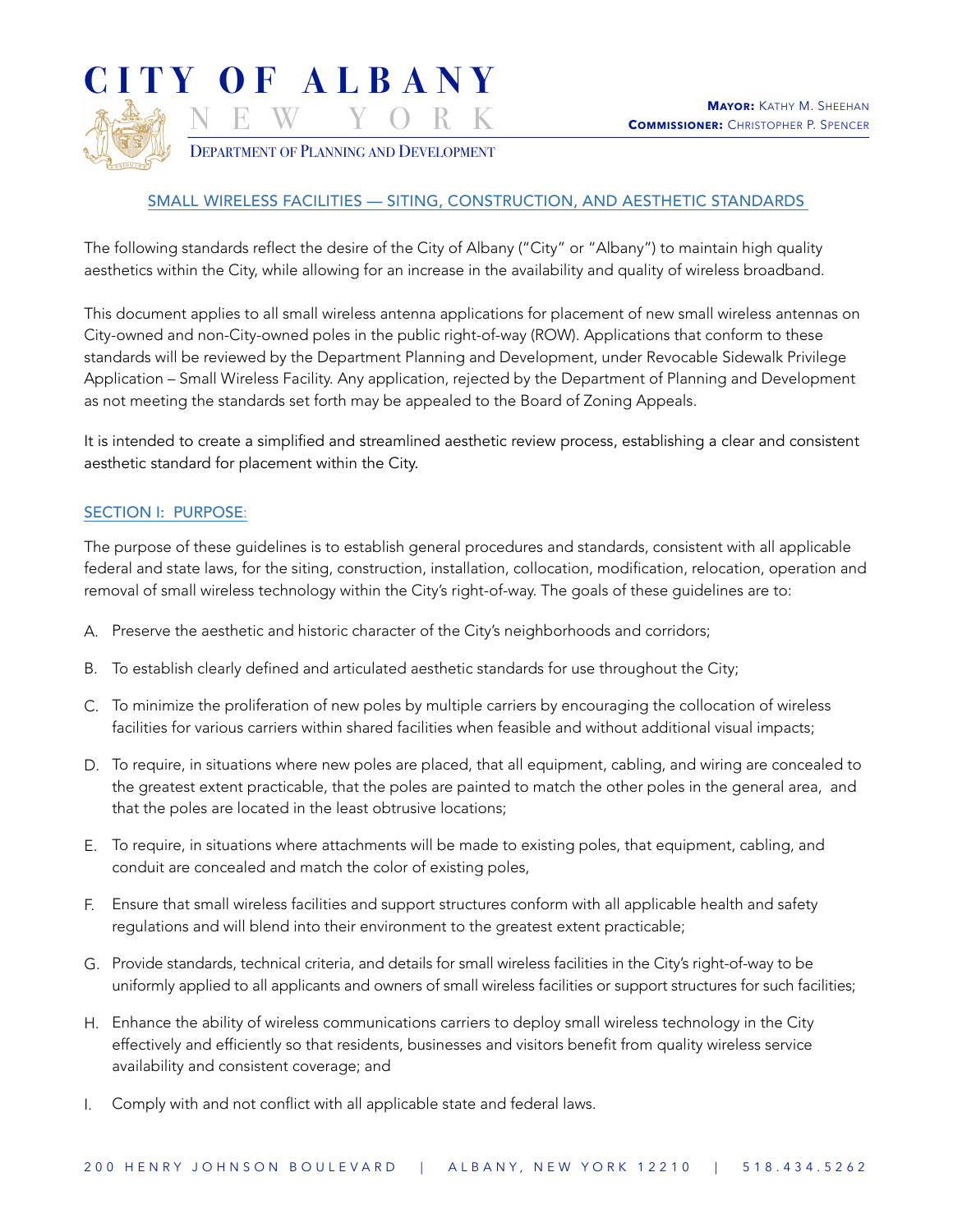### SECTION II: APPLICATION REQUIREMENTS:

The City of Albany's Department of Planning and Development may develop new or additional permit application forms, checklists, updated aesthetic standards,and other related materials as necessary to optimally meet the goals of the City, its citizens, and its leadership. To avoid unnecessary delay in application processing, applicants are strongly encouraged to check the City's website at [www.albanyny.gov](http://www.albanyny.gov) before submitting an application in order to confirm that the applicant is complying with the most up-to-date application and requirements.

- A. Revocable Sidewalk Privilege Application Small Wireless Facility: The applicant must submit a completed application, including any fees.
- B. Maps: The applicant must submit scaled maps,depicting all existing small wireless facilities (including carrier information) within 2500 feet of the proposed small wireless facility. In addition, applicant must indicate all planned or proposed small wireless facilities within 2500 feet of the small wireless facility / location being proposed. All sites must include GPS location information expressed in terms of Latitude and Longitude and New York State Plane East, NAD83 (feet)Minutes. Allowable positional variation from actual location must yield an accuracy of +/- 1 meter.
- C. Abutter Notification: The applicant must notify all property owners within 250' in either direction, on both sides of the street, from the proposed site and submit an abutter report. An abutter report can be generated utilizing the City's Search Albany Site: <https://albanyny.mapgeo.io>
- D. Site Plans: The applicant must submit scaled site plans prepared, sealed, stamped, and signed by a Professional Engineer licensed and registered by the State of New York. Drawings must depict above and below ground utilities, poles, curblines or edge of pavement, trees, ROW limits, property lines, building footprints, utility and other easements as well as all other appurtenance within the project area. Site plans shall indicate dimensions from nearby poles, as well as clearance distance between the nearest above ground objects. All freestanding underground-fed (electric or fiber optic) poles must show underground conduit paths, including the connection source point for both electrical and fiber.
- C. Elevation Drawings: The applicant must submit scaled elevation drawings prepared, sealed, stamped, and signed by a Professional Engineer licensed and registered by the State of New York. Drawings must depict all proposed equipment, clearance between any project equipment and ground, all underground foundation details. Drawings must include dimensions of all heights or any proposed structure, pole, or equipment, whether on existing utility poles or on new proposed freestanding poles. All elevations must include structural calculation for both existing and proposed poles.
- D. Photo Simulations: For all applications, photo simulations from at least three reasonable line-of-site locations near the proposed project site. The photo simulations must be taken from the viewpoints of the greatest pedestrian or vehicular traffic. Angle of at least two of the photo simulations must be at least 90 degrees from one another and provide a full profile depiction. Photo simulations must be included in the application packet.
- E. Equipment Specifications: For all equipment depicted on the plans, the applicant must include:
	- 1. The manufacturer's name and model number;
	- 2. Physical dimensions including, without limitation, height, width, depth, volume and weight with mounts and other necessary hardware;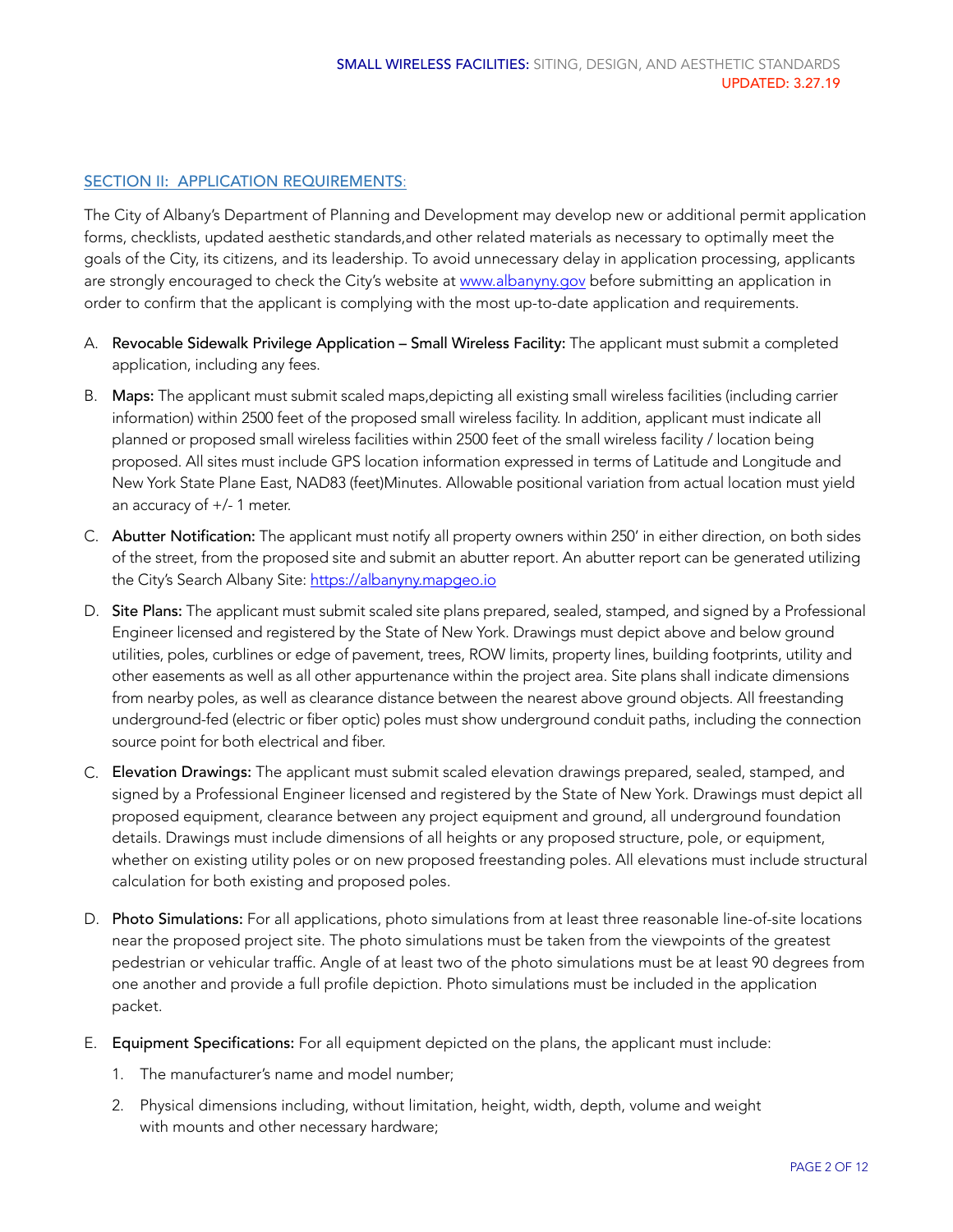- 3. Technical rendering of all external components, including enclosures and all attachment hardware;
- 4. Which selection(s) from the approved aesthetic standards match the desired design; and
- 5. All freestanding poles must show foundation details, underground conduit paths, including the connection source point for both electrical and fiber.

### SECTION III: WIRELESS FACILITIES RIGHTS-OF-WAY ACCESS AUTHORIZATION

No permit shall be issued until the applicant has been duly authorized by the City to enter upon, over, under and/ or through the City's rights-of-way for the purpose of the provisions of the telecommunications services and deployment of Wireless Facilities.

## SECTION IV: FEES:

The City of Albany shall require the following application fee for a Revocable Right-of-Way Permit for any new small wireless Facility:

- \$500 per application, including up to five (5) Sites
- \$100 per site / application thereafter.
- \$270 annual ROW use fee / per location.
- Professional Consultant Review Fee may apply to all applicants.

#### SECTION V: GENERAL SITING PREFERENCES:

The City of Albany provides the following information for carriers in terms of siting preference. In each case, where the most preferential siting locations are not being proposed, the applicant must provide a thorough analysis, supported by competent technical information, as to why such a location is not being proposed.

- A. Most Preferred Locations: The following are the most preferred locations for the siting of new wireless support structures or equipment:
	- 1. Non Historic Buildings were facility can be camouflaged to match existing materials and texture.
	- 2. Industrial Zoning Districts *(I-1, or I-2)* that are not adjacent to City parks, residential zones, or Local or National Register Historic Districts. Preference shall be interior to a parcel, rather than on City Right-of-Way.
	- 3. Mixed-use Community Highway (MU-CH) zoning districts that are not adjacent to City parks, residential zones, or Local or National Register Historic Districts. Preference shall be interior to a parcel, rather than on City Right-of-Way.
- B. Least Preferred Locations: The following are the least preferred locations for the siting of new wireless small wireless structures or equipment:
	- 1. Residential Zoning Districts*.*
	- 2. Historic Districts, both local and National Register Districts.
	- 3. Mixed Use Zoning Districts*.*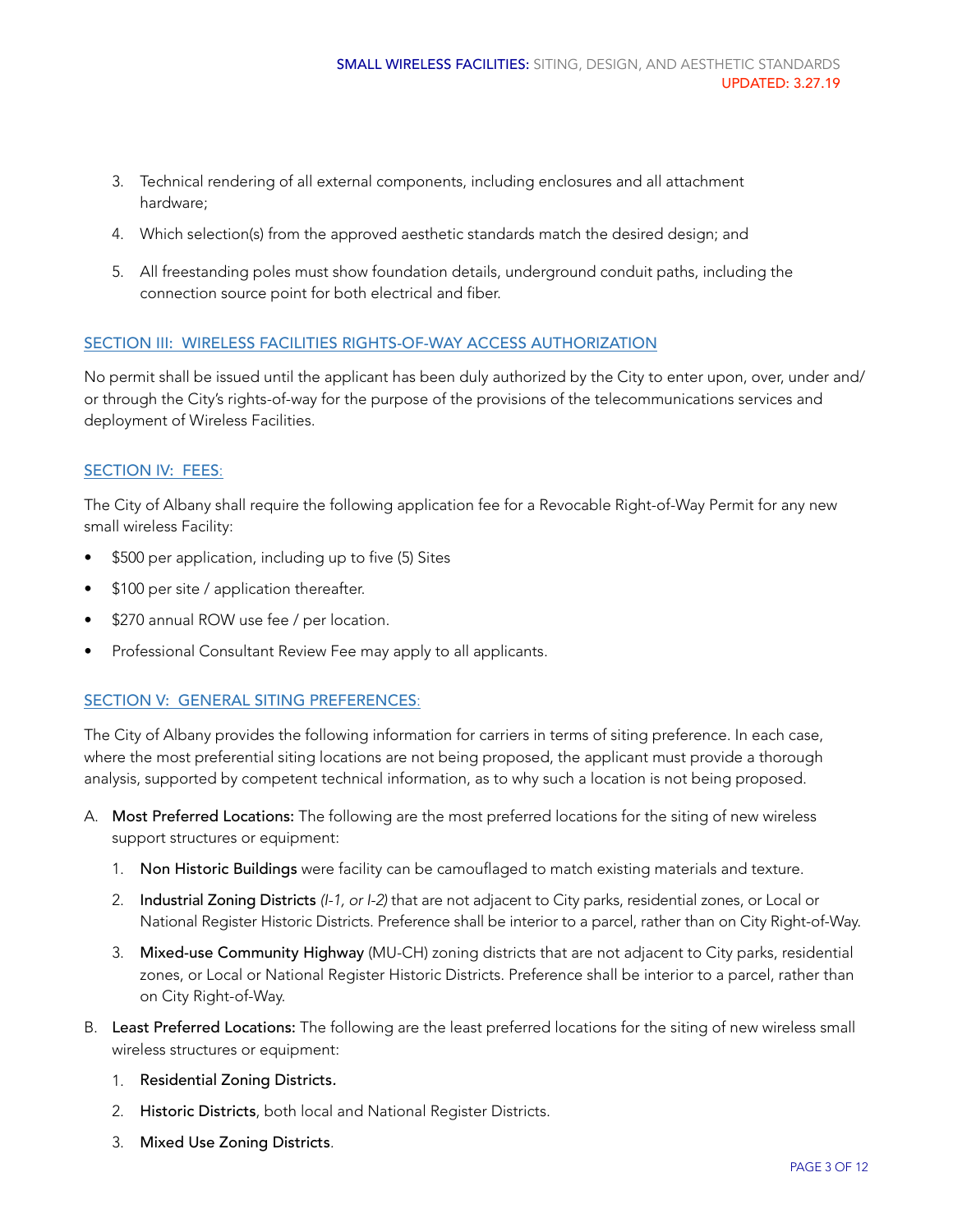- C. Order of Preference for Wireless Support Structures: The following list indicates the order of preference for wireless support structures for small wireless facilities.
	- 1. Collocations on an existing small wireless structure should be explored for all new small wireless facilities that are within 250' feet from an existing wireless support structure. Proposals for new small wireless facilities that are within 250' of an existing facility and are not collocated shall be supported by evidence that collocation is either not technically feasible or space on the existing facility is not available.
	- 2. Existing Utility Poles: It is the City's preference that small wireless facilities be installed on existing utility poles (electric or telephone) or lashed onto existing telephone or electrical lines between existing utility poles. Where a new utility pole is being proposed, no final electrical permit will be issued until existing utility pole is removed. New poles must be similar in materials and diameter to the pole it is replacing.
	- 3. New Poles: If the first two items have proven to be unavailable, the City prefers the installation of a new pole to serve as a wireless support structure. A new pole shall be consistent with the heights of poles nearest to the proposed site.
	- 4. Non-Decorative Municipal Service Poles: If the applicant cannot secure the right to use existing utility poles under reasonable terms and conditions or the utilization imposes technical limitations, and locations for new poles are not available, the City prefers that the applicant next look to existing non-decorative municipal street lights.
	- 5. Sign Poles or Other Structures: The only sign poles or structures that may be considered are those that are at least fifteen (15) feet tall.
	- 6. Decorative Municipal Service Poles: The use of decorative City street lights as small wireless support structure is discouraged. These should only be proposed if the items listed above are unavailable or when requested by the City based on the proposed location. These are the least preferred option for a small wireless support structure and will only be considered on a case-by-case basis and based on an applicants establishment that no other feasible alternative is available.

# SECTION VI: SITING REQUIREMENTS FOR NEW FREESTANDING FACILITIES

- A. Right-of-Way (ROW) Location Requirements: The following are requirement for new small wireless facilities located within a public ROW.
	- 1. Spacing Requirement from Existing Facilities: No new freestanding pole shall be located within 150' feet of an existing facility where collocation is feasible. Feasibility will be determined by the City based on information provided by the applicant.
	- 2. Underground-Fed Decorative Street Lighting: Any new freestanding pole shall be located at the midpoint of the average spacing for decorative lighting. (i.e., If the street lighting spacing along one side of the street is 150' feet on center, the small wireless facility shall not be closer than 75' feet (O.C) to any street light pole.
	- 3. Existing City-owned poles: Any new freestanding wireless facility must be located as close to the center line (parallel to the curb line) of the nearest two City-owned poles on either side of the proposed small wireless facility.
	- 4. Lot or Property Lines: Any new freestanding small wireless facility must be located on center with the extension of a common property line, perpendicular to the street or curb line and located in line with municipal or other poles.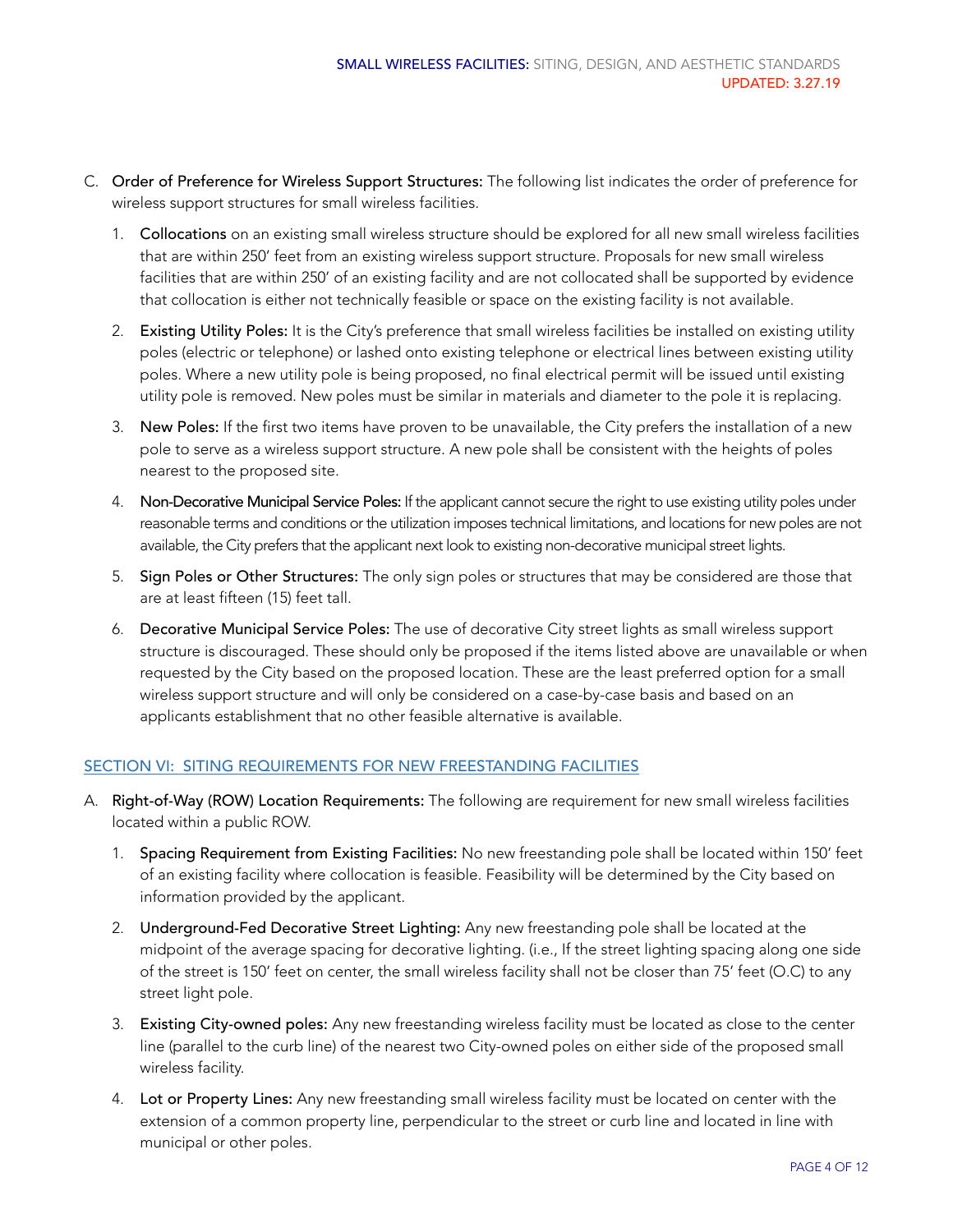- 5. Existing Buildings / Storefronts: No new freestanding wireless facility shall be located in front of any window, door, or character defining feature of any building.
- 6. Intersection Locations: No new freestanding small wireless facility shall be located any closer to a street intersection than an existing municipal or utility pole and shall not impede the vision at any intersection or impact pedestrian travel.
- 7. Locations Near Trees: Freestanding small wireless facilities must be located outside of the crown area of any tree (in an average mature state) and must not necessitate any pruning of City street trees.

## SECTION VII: CONSIDERATION OF ALTERNATE LOCATIONS:

The City reserves the right to propose an alternate location for wireless support structure to the one proposed in the application. The City may also propose an alternate location for a new wireless support structure within one hundred feet (150) of the proposed location or within a distance that is equivalent to the width of the right-of-way in or on which the new wireless support structure is proposed, whichever is greater.

## SECTION VIII: GENERAL DESIGN, AESTHETICS, AND CONSTRUCTION STANDARDS:

The City of Albany's desires to promote safe, well-organized, and aesthetically acceptable facilities using the smallest and least intrusive means available to provide wireless services to the community. All wireless facilities in the public right-of-way must comply with all applicable provisions in this section. Small wireless facilities and/or wireless support structure shall match and be consistent with the materials and finish of the adjacent City-owned poles of the surrounding area adjacent to their location. In the absence of adjacent City-owned poles, the wireless structure and equipment shall match the materials and finish of the adjacent utility poles. Where the utility poles are wood, whether owned by the City or another entity, the wireless poles and equipment shall be either brushed. aluminum or black (consult with City). If any other law, regulation or code requires any more restrictive structural design and/or construction requirements, the most restrictive requirement will control.

Generally, an applicant shall construct and maintain small wireless facilities and wireless support structures in a manner that does not (1) obstruct, impede or hinder the usual travel or public safety on a right-of-way; (2) obstruct the legal use of a right-of-way by other utility providers; (3) violate or conflict with any section of City's of Albany's Code, including these design guidelines; and (4) violate the federal Americans with Disabilities Act.

- A. Collocation: The City of Albany desires and encourages collocations between multiple wireless service providers on the same support structure whenever feasible. If the applicant chooses to not collocate when options appear available, demonstrative proof must be provided as to why collocation is not feasible.
- B. Antennas: The antenna(s) must be concealed within housing that also conceals the cable connections, antenna mount and other hardware. Antennas must be painted or otherwise colored to match the primary pole to which it is attached to.
- C. Pole-Mounted Equipment Cabinet/Shrouds: When pole-mounted equipment is either permitted or required, all equipment other than the electric meter and disconnect switch must be concealed within an equipment shroud or cabinet. The equipment shroud must be painted, wrapped, or otherwise colored to match the existing pole.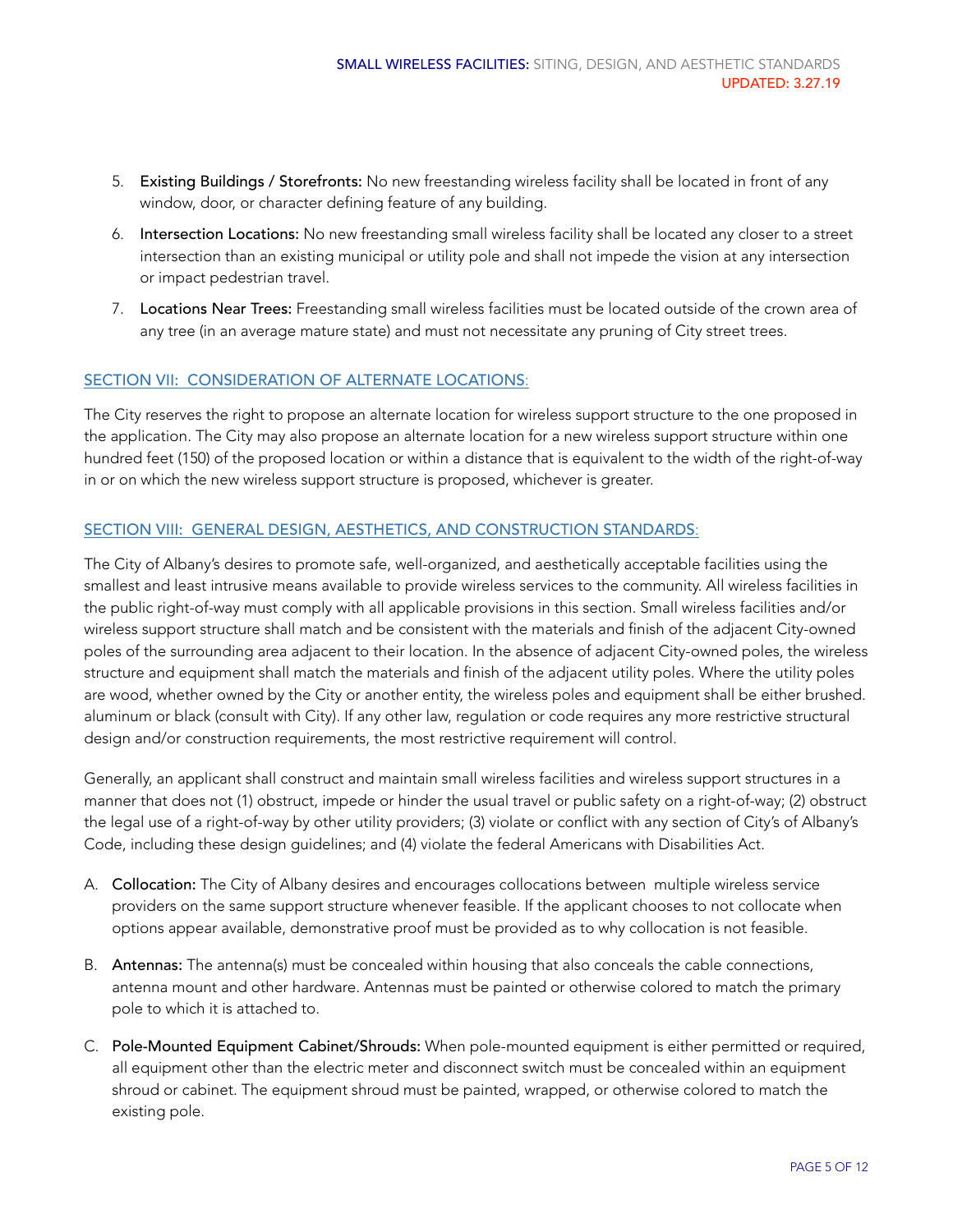- D. Freestanding Wireless Poles: New poles shall match the color and finish of existing decorative lighting or other poles in the area, (or black where no nearby poles exist).
- E. Ground-Mounted Equipment: Ground-mounted equipment is allowed when placed in conjunction with a new stealth pole and concealed in a ground mounted cabinet. The dimensions of ground-mounted cabinet must not exceed exceed more than 1.5 times the width of any existing decorative street lighting base (or 24" in diameter where there are no decorative lights) Any square or rectangular cabinets must be chamfered along all exposed sides and top edges. Ground mounted cabinets must be installed flush to the ground and painted or finished to match any decorative lighting in the area. Ground mounted equipment on sidewalks must not interfere with the flow of pedestrian traffic and must conform to the American's with Disabilities Act (ADA) in regards to appropriate sidewalk spacing.
- F. Concealment: The City of Albany requires the applicant to incorporate concealment elements into the proposed design of new wireless facilities and wireless support structures.. Concealment will include approved camouflage or shrouding techniques.
- G. Utility Lines: New service lines must be undergrounded to avoid additional overhead lines. For metal poles, undergrounded cables and wires must transition directly into the pole base without any external protruding junction box, unless it is contained within an approved ground mounted equipment cabinet.
- H. Lights: Unless otherwise required for compliance with FAA or FCC regulations, the facility shall not include any permanently installed lights. Any lights associated with the electronic equipment shall be appropriately shielded from public view. This subsection is not meant to prohibit installations on streetlights or the installation of luminaires or additional street lighting on new poles when required by the City of Albany.
- I. Generally Applicable Health and Safety Regulations: All facilities shall be designed, constructed, operated, and maintained in compliance with all generally applicable health and safety standards, regulations and laws, including without limitation all applicable regulations for human exposure to RF emissions.
- J. Dimensional Requirements:
	- 1. *Small wireless Facilities:* Small wireless facilities shall be installed at least ten (10) feet above the ground. If a small wireless facility attachment is projecting toward the street, for the safety and protection of the public and vehicular traffic, the City may require the attachment to be installed no less than fifteen (15') feet above the ground.
	- 2. *New wireless support structures:* In areas where there are no wireless support structures or utility poles taller than thirty (30) feet in height above ground level, the maximum allowable height for small wireless facilities shall be 35' feet in residential zones and 40' feet in all other zones. In areas where there are existing utility or other City-owned pole, the wireless support structure may not exceed such poles by greater than 10' feet.
	- 3. *Pole diameter* shall not exceed the diameter of poles on either side of the new wireless support structure along the same side of the street.
	- 4. *Existing wireless support structures:* For an existing wireless support structure, the antenna and any associated shroud or concealment material are permitted to be collocated at the top of the existing wireless support structure and shall not increase the height of the existing wireless support structure by more than five (5) feet.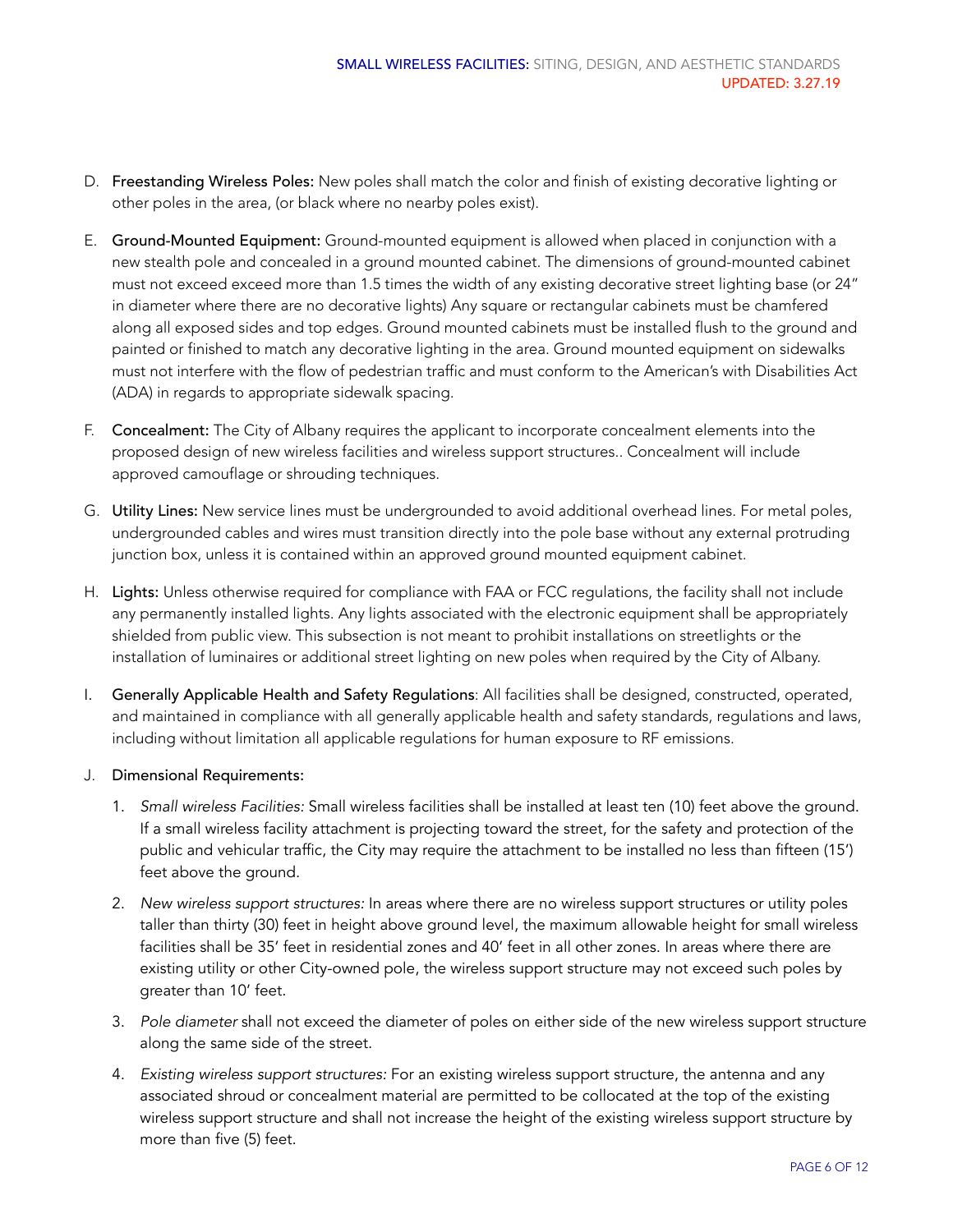L. Protrusion: No protrusions from the outer circumference of the existing structure or pole shall be more than two (2) feet. The pole and all attachments to the pole that are projecting, or any equipment or appurtenance mounted on the ground, shall comply with Americans with Disabilities Act and shall not obstruct an existing or planned sidewalk or walkway. The City, at its option, may waive the requirement to limit the protrusion to no more than two (2) feet.

### M. Location of Wireless Equipment - General

Small wireless facilities and related equipment shall not impede pedestrian or vehicular traffic in the right-ofway. If any small wireless facility or wireless support structure is installed in a location that is not in accordance with the plans approved by the City, impedes pedestrian or vehicular traffic and/or or does not comply or otherwise renders the right-of-way non-compliant with applicable laws, including the Americans with Disabilities Act, then the operator shall promptly remove the small wireless facilities and/or wireless support structure. If the operator does not complete removal in a reasonable timeframe, the City will remove it and bill the operator for the cost of the removal. The City shall be held harmless by the operator for any damages to the operator's facilities.

The applicant is required to incorporate ambient noise suppression measures and/or required to place the equipment in locations less likely to impact adjacent residences or businesses to ensure compliance with all applicable noise regulations.

- 1. *Utility Lines:* Service lines must be undergrounded to avoid additional overhead lines. For metal poles, undergrounded cables and wires must transition directly into the pole base without any external junction box or other enclosure.
- 2. *Spools and Coils:* To reduce clutter and deter vandalism, excess fiber optic or coaxial cables for small wireless facilities shall not be spooled, coiled or otherwise stored on the pole except within the approved enclosure such as a cage or cabinet.
- 3. *Above-Ground Conduit:* On wood poles, all above-ground wires, cables and connections shall be encased in the smallest section or smallest diameter / channel, conduit, u-guard, or shroud feasible, with a maximum dimension of 4" diameter. Such conduit shall be finished in zinc, aluminum or stainless steel, and painted or finished to match the color of the wooden utility pole.
- N. Location of Ground Mounted Equipment: Ground equipment should be minimal and the least intrusive. It should be placed to minimize any obstruction, impediment, or hindrance to the usual travel or public safety on a right-of-way, maximize the line of sight required to add to safe travel of vehicular and pedestrian traffic and maximize that line of sight at street corners and intersections and minimize hazards at those locations. An application that negatively impacts vehicular and/or pedestrian safety may be denied.

The equipment shroud or cabinet must contain all the equipment associated with the facility other than the antenna. All cables and conduits associated with the equipment must be concealed from view, routed directly through the metal pole (with the exception of wood power poles) and undergrounded between the pole and the ground-mounted cabinet.

O. Location of Pole Mounted Equipment: When pole-mounted equipment is either permitted or required, all equipment other than the antenna(s), electric meter and disconnect switch must be concealed within an equipment cabinet. All pole-mounted equipment must be installed as flush to the pole as possible. The bottom of a pole mounted equipment cabinet, must be installed no lower than ten (10') feet above ground level on the pedestrian side of the pole or fifteen (15') above the street level on the vehicular side of the pole.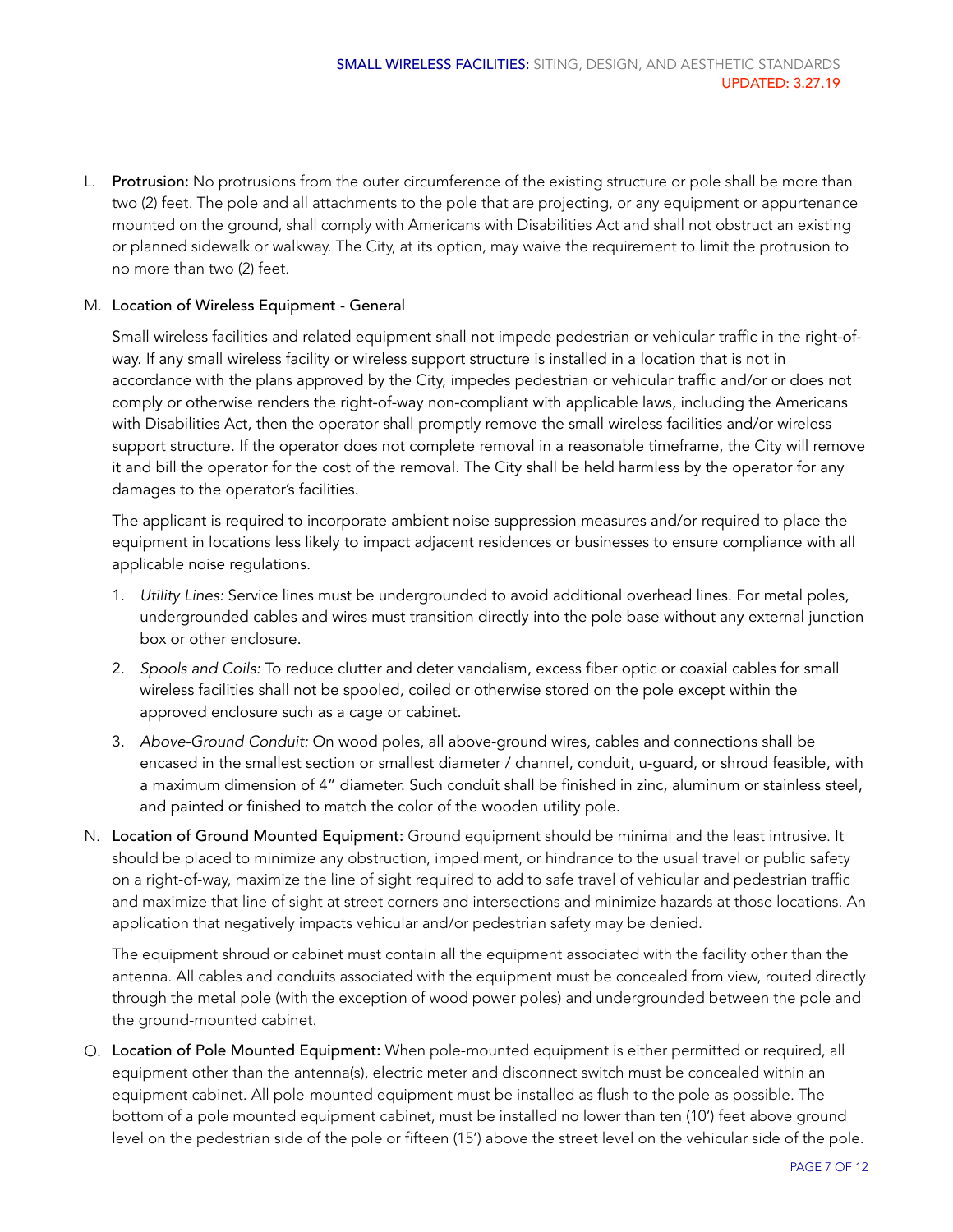It is preferred that equipment shrouds be mounted flush to the pole, subject to the pole owner's approval. Standoff mounts are permitted. Cabinets shall not project more than 12" from the outside surface of the pole when surface mounted or 18" when standoff brackets are required. The height of such cabinets shall not exceed 40" and the width shall not exceed two (2) times the diameter of the pole to which it is mounted. All pole mounted equipment shall be located as close together as technically possible and if possible, on the same side of the pole.

- 1. *Electric Meter:* The City strongly encourages site operators to use flat-rate electric service when it would eliminate the need for a meter. When a meter is necessary, site operators shall use the smallest and least intrusive electric meter available. Whenever permitted by the electric service provider, the electric meter base should be painted to match the pole.
- 2. *Telephone/Fiber Optic Utilities:* Cabinets for telephone and/or fiber optic utilities may not extend more than 24 inches from the face of the pole, and must be painted, wrapped or otherwise colored to match the pole. Microwave or other wireless backhaul is discouraged when it would involve a separate and unconcealed antenna.
- P. Underground Equipment Vaults: Equipment in an environmentally controlled underground vault may be required in some areas where technologically feasible and appropriate for the location.

## Q. New Wireless Support Structures

1. *Spacing:* The City strongly discourages more than one (1) new wireless support structure per block and will not approve more than one per 250 feet on each side of the street to minimize the hazard of poles adjacent to roadways and minimize visual clutter and distractions to vehicular traffic. An exemption may be granted if the applicant can demonstrate that this restriction has the effect of preventing wireless service to this location. Wireless support structures shall be spaced apart from utility poles or wireless support structures supporting small wireless facilities at the same spacing between utility poles in the immediate proximity.

If multiple requests are received to install two or more poles that would violate the spacing requirement or to collocate two or more small wireless facilities on the same wireless support structure, priority will be given to the first request received that meets these guidelines.

- 2. *Alignment with Other Poles:* The centerline of any new wireless support structure must be aligned, as much as possible, with the centerlines of existing poles on the same street segment.
- 3. *General Restrictions on New Wood Poles:* In all locations, the City reserves the right to require a metal pole rather than a wood pole based on the building and/or natural environmental character of the proposed site location.
- 4. *Wood Pole Footings and Foundations:* All new wood poles must be direct buried to a depth based on structural requirements. The design shall be stamped, sealed and signed by a professional engineer licensed and registered by the State of New York, and subject to the City's review and approval.
- 5. *Metal Pole Footings and Foundations:* All new metal poles must be supported with a reinforced concrete pier. The design including the pier, footings and anchor bolts shall be stamped, sealed and signed by a professional engineer licensed and registered by the State of New York, and subject to the City's review and approval. All anchor bolts must be concealed from public view with an appropriate pole boot or cover subject to the City's prior approval.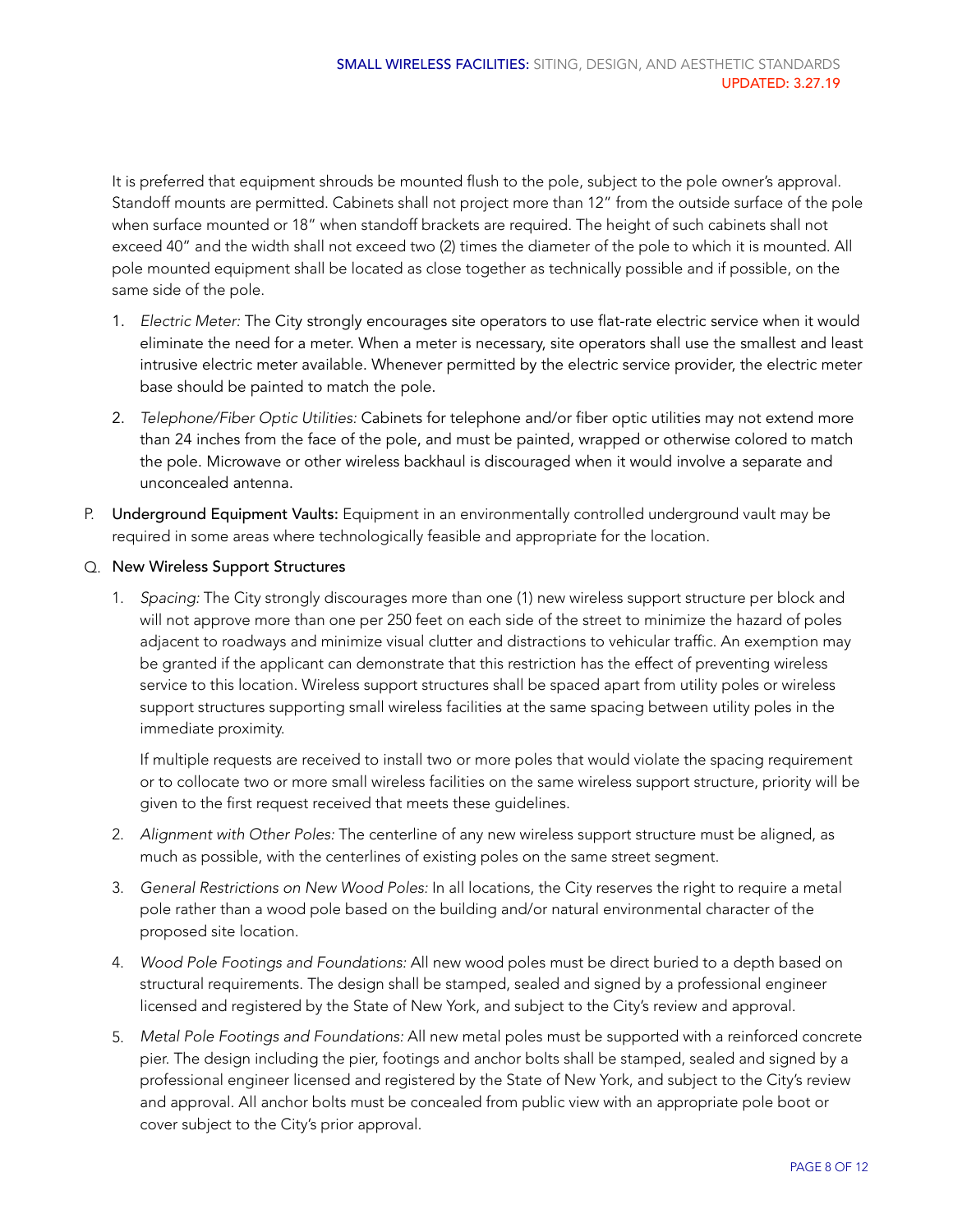- 6. *Metal Pole Material:* All metal poles must be constructed from hot-dip galvanized steel or other corrosion-resistant materials approved by the City and finished in accordance with these guidelines to avoid rust stains on adjacent sidewalks, buildings or other improvements.
- 7. *Metal Pole Finish:* Metal poles must match nearby poles. The applicant may select a paint or powder coat system in compliance with ATSM standards.
- 8. *Lighting, Planters, Flags, Banners:* The City may require the applicant to install functional streetlights and/or brackets to hold hanging flower planters, flags and/or banners when technically feasible and the City determines that such additions will enhance the overall appearance and usefulness of the proposed facility. The City may install hanging flower planters, flags and/or banners utilizing the brackets.

### R. City-Owned Poles or Structures

- 1. *Required Load Analysis:* Installations on all City-owned poles or other structures shall have an industry standard pole load analysis completed, sealed and signed by a Professional Engineer licensed and registered by the State of New York and submitted to the City with each permit application indicating that the City-owned pole to which the small wireless facility will to be attached will safely support the load.
- 2. *Height of Attachments:* All attachments on all City-owned poles other structures shall be at least ten (10) feet above grade and if a small wireless facility is projecting toward the street, for the safety and protection of the public and vehicular traffic, the City may require the attachment to be installed no less than fifteen (15) feet above the ground.
- 3. *Power Source:* A small wireless facility on a City-owned wireless support structure may not use the same power source that provides power for the original purpose of the wireless support structure.
- 4. *Installations on Traffic Signals:* Installations on all City-owned traffic signal poles or structures will not be permitted. For non-city owned traffic poles or structures, the wireless equipment must not interfere with the integrity of the facility in any way that may compromise the safety of the public.
- 5. *Installations on Street Light Poles:* Installations on City-owned streetlights will rarely be permitted. Where it is considered, the wireless equipment must not interfere with the integrity of the facility in any way that may compromise the safety of the public. The installation must not interfere with other existing uses on the pole such as, street lights, smart nodes, photocells, hanging flower planters, flags, and/or banners. Installation of small wireless facilities on any street light pole shall (a) be encased in a separate (internal to the pole) conduit than the street light electronics; (b) have a separate electric power connection than the street light; and (c) have a separate access point than the street light pole.
- 6. *Installations on Sign Poles or Sign Structures (15 feet or taller):* Installations on sign poles may be considered only if the sign pole or sign structure is fifteen (15) feet or taller.
- 7. *Reservation of space for future public safety or transportation uses:* An application for space on a City owned or operated wireless support structure that conflicts with space reserved for future public safety or transportation uses documented in an approved plan in place at the time of the application will be denied unless the operator pays for the replacement of the pole or wireless support structure and the replaced pole or wireless support structure will accommodate the future use and the small wireless facility.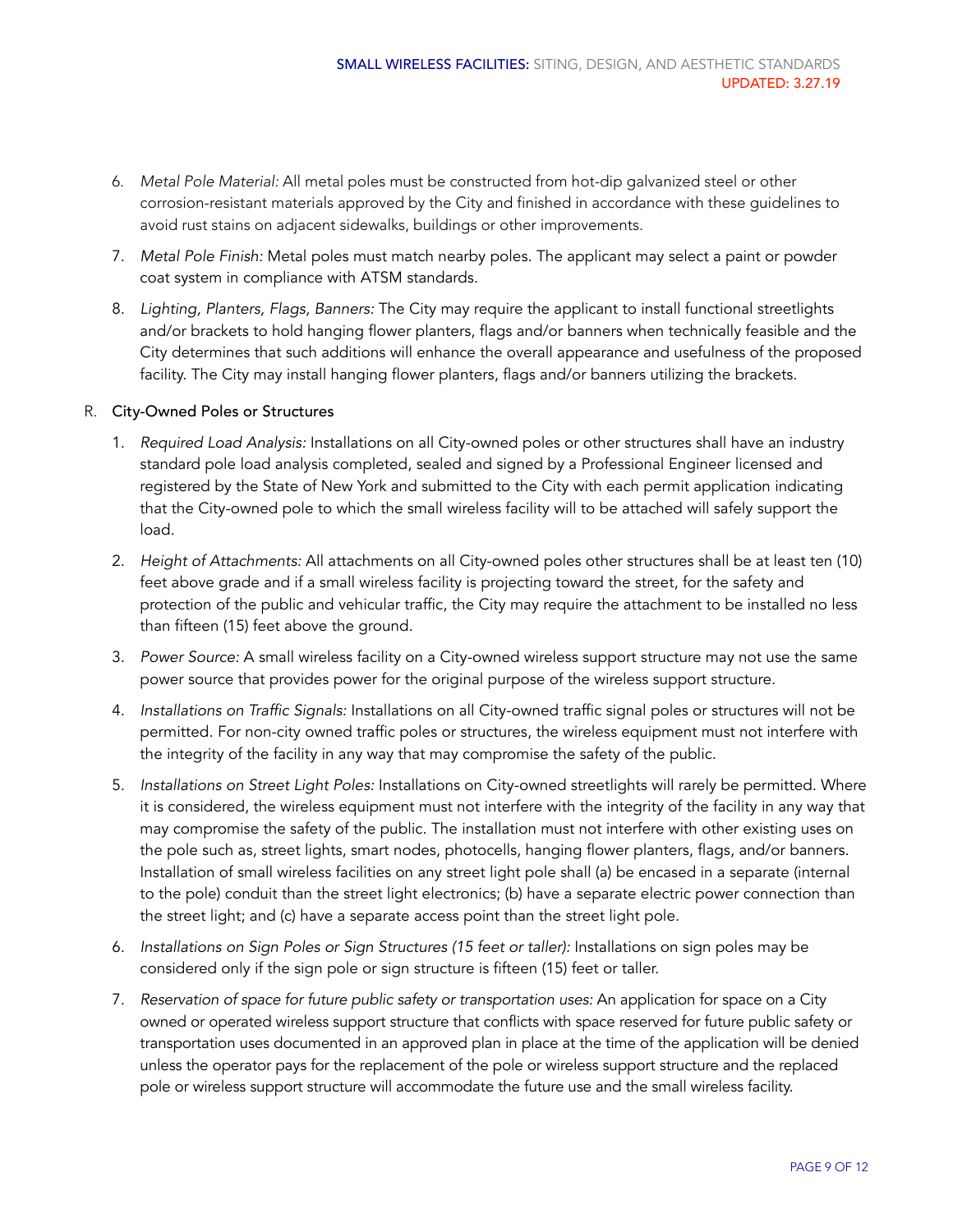### SECTION IX: ADMINISTRATIVE ADJUSTMENTS:

The Chief Planning Official may provide the following administrative adjustments if the applicant can demonstrate the strict adherence with the dimensional, and/or siting requirement are not technically feasible:

| Pole Height:               | Up to 10% Adjustment                                                                                                                                                  |
|----------------------------|-----------------------------------------------------------------------------------------------------------------------------------------------------------------------|
| Pole Location:             | Up to 10' off property line extension (providing no windows, doorways, or character<br>defining features are obscured.                                                |
|                            | Up to 1' from center line of existing poles on either side, if conflicts exist with other<br>utilities, and if location can meet all ADA and City Sidewalk Standards. |
| Pole Diameter:             | Up to 10% when required for structural integrity.                                                                                                                     |
| <b>Cabinet Dimensions:</b> | Up to 6" in width and 12" in height for both pole and ground mounted.                                                                                                 |

### SECTION X: DEFINITIONS:

Abandoned means any wireless facilities or wireless support structures that are unused for a period of one (1) year without the operator otherwise notifying the City and receiving the City's approval.

Antenna means communications equipment that transmits or receives radio frequency signals in the provision of wireless service.

Applicable Codes means the building, fire, electrical, plumbing, and mechanical codes adopted by the State of New York and applicable within the City of Albany.

Applicant means any Person or entity applying for a Permit hereunder.

Application means a request for a permit to collocate small wireless facilities in the ROW or to install a pole in the ROW to support a small wireless facility.

City means the City of Albany.

City-owned pole means a pole owned, managed or operated by or on behalf of the City of Albany.

Collocate or Collocation means to install, mount, maintain, modify, operate, or replace wireless facilities on or adjacent to a pole or wireless support structure.

County means Albany County, New York.

Decorative Pole means a pole, arch, or structure placed in the right-of-way, specifically designed and placed for aesthetic purposes, typically for street lighting or informational or directional signage. Decorative Poles often include appurtenances or attachments for flags, banners, planters ,and/or other aesthetic features.

Freestanding Wireless Pole shall mean a pole that is specifically for wireless facilities and is fed with fiber optic and electric underground rather than overhead.

Operator means a wireless service provider, cable operator, or a video service provider that operates a small wireless facility and provides wireless service. Operator includes a wireless service provider, cable operator, or a video service provider that provides information services as defined in the "Telecommunications Act of 1996," 110 Stat. 59, 47 U.S.C. 153(2), and services that are fixed in nature or use unlicensed spectrum.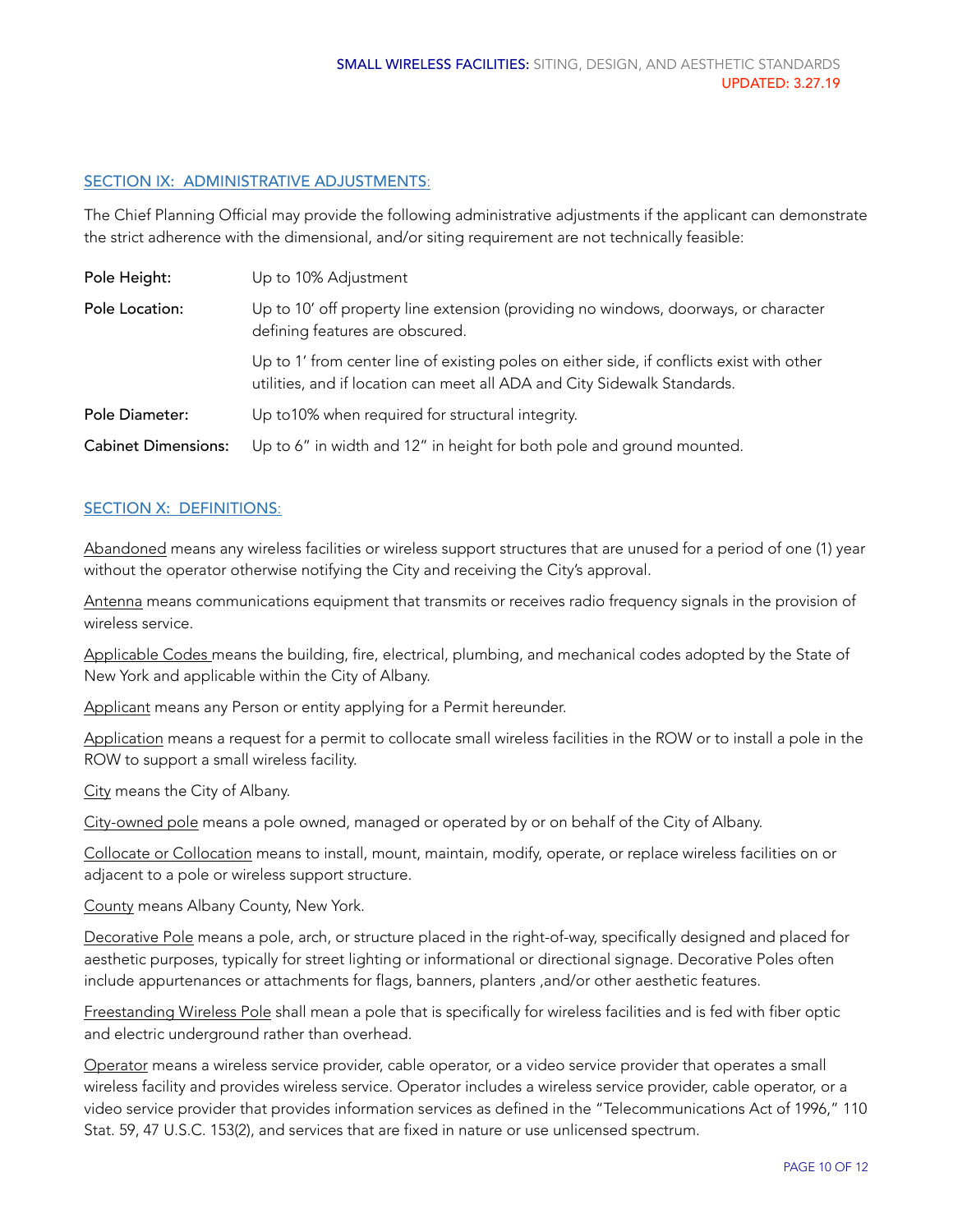Permit means the non-exclusive grant of authority issued by the City of Albany to install a small wireless facility and/or a wireless support structure in a portion of the right-of-way in accordance with these guidelines.

Permittee means the owner and/or operator issued a Permit pursuant to these guidelines. Person means any natural person or any association, firm, partnership, joint venture, corporation, or other legally recognized entity, whether for-profit or not-for-profit.

Person means an individual, corporation, limited liability company, partnership, association, trust, or other entity or organization, including the City.

Pole means a vertically oriented, ,often cylindrical in shape, section of wood or metal, typically used with one end placed or anchored to the ground used a support for something. A pole may be used in whole or in part for communications, electric transmission or distribution, lighting, signage, or a similar function.

Rights of Way means the surface of, and the space within, through, on, across, above, or below, any public street, public road, public highway, public freeway, public lane, public path, public alley, public court, public sidewalk, public boulevard, public parkway, public drive, public easement, and any other land dedicated or otherwise designated for a compatible public use, which is owned or controlled by the City of Albany.

Small Wireless Facility means a wireless facility that meets the following requirements:

- 1. Are mounted on structures 50 feet or less in height including their antennas, or are mounted on structures no more than 10 percent taller than other adjacent structures, or do not extend existing structures on which they are located to a height of more than 50 feet or by more than 10 percent, whichever is greater.
- 2. Each antenna associated with the deployment, excluding associated antenna equipment is more more than three cubic feet in volume.
- 3. Each antenna is located inside an enclosure of not more than six cubic feet in volume or, in the case of an antenna that has exposed elements, the antenna and all of its exposed elements could fit within an enclosure of not more than six (6) cubic feet in volume.
- 4. All other wireless equipment associated with the facility is cumulatively not more than twenty-eight (28) cubic feet in volume. The calculation of equipment volume shall not include electric meters, concealment elements, telecommunications demarcation boxes, grounding equipment, power transfer switches, cutoff switches, and vertical cable runs for the connection of power and other services.

State means the State of New York.

Toll means the pause or delay of the running of the required time period.

Utility Pole means a structure that is designed for, or used for the purpose of, carrying lines, cables, or wires for electric or telecommunications service. "Utility pole" excludes street signs and decorative poles.

Wireless Facility means equipment at a fixed location that enables wireless communications between user equipment and a communications network, including: (i) equipment associated with wireless communications; and (ii) radio transceivers, Antennas, coaxial or fiber-optic cable, regular and backup power supplies and rectifiers, and comparable equipment, regardless of technological configuration. The term includes small wireless facilities. The term does not include the structure or improvements on, under, or within which the equipment is collocated.

Wireless Provider means a person who provides wireless services or builds or installs wireless communication transmission equipment, wireless facilities or wireless support structures.